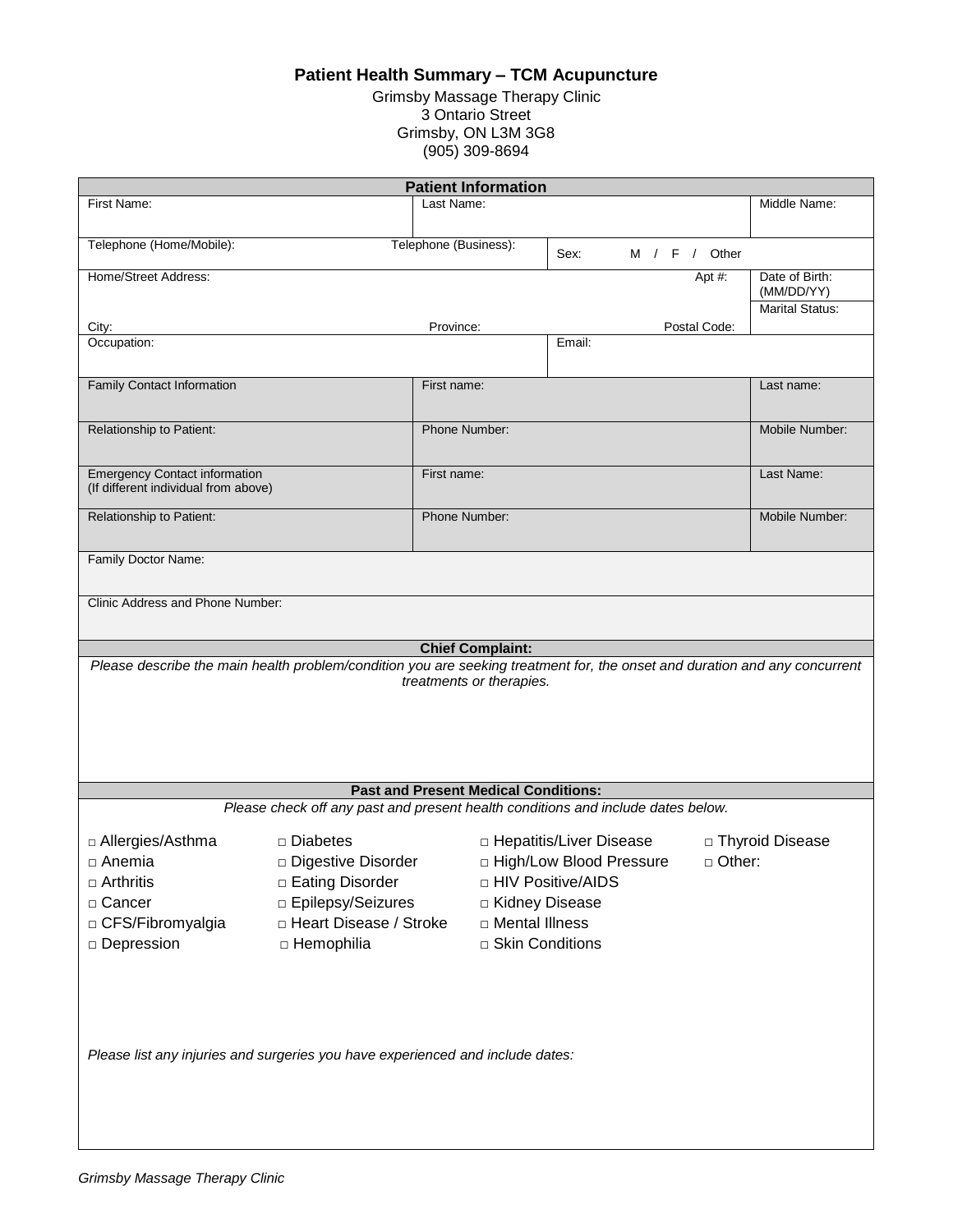## **Please circle any conditions you are experiencing:**

| <b>General Symptoms</b><br>Fatigue<br>Poor or shallow sleep<br>Body heaviness<br>Body feels colder (chills)<br>Body feels warmer (fever)<br>Poor circulation<br>Prefer cold drinks<br>Prefer warm drinks<br>Cold hands<br>Cold feet<br>Water retention or swelling<br>Recent weight gain or loss<br>Sweat easily                                             | <b>HT Symptoms</b><br>Insomnia<br>Dream-disturbed sleep/nightmares<br>Anxiety<br>Palpitations<br>Chest pains<br>Speech problems<br><b>Restlessness</b><br>Hyperactivity<br>Overly talkative<br>Inability to concentrate<br>Poor memory<br>Startled easily<br>Faint easily<br>Waking up in middle of the night | <b>LU Symptoms</b><br>Cough<br>Wheezing<br>Frequent colds<br>Shortness of breath<br>Difficulty breathing<br>Chest tightness<br>Nose and throat problems:<br>Repeated sore throat<br>Swollen glands<br>Sadness or grief<br>Cry easily<br>Foggy or clouded mind<br>Skin problems:                               |
|--------------------------------------------------------------------------------------------------------------------------------------------------------------------------------------------------------------------------------------------------------------------------------------------------------------------------------------------------------------|---------------------------------------------------------------------------------------------------------------------------------------------------------------------------------------------------------------------------------------------------------------------------------------------------------------|---------------------------------------------------------------------------------------------------------------------------------------------------------------------------------------------------------------------------------------------------------------------------------------------------------------|
| <b>LR Symptoms</b><br>Depression<br>Moody                                                                                                                                                                                                                                                                                                                    | <b>KI Symptoms</b><br>Sore/weak lower back<br>Sore/weak knee joint                                                                                                                                                                                                                                            | <b>SP/ST Symptoms</b><br>Poor appetite<br>Improper eating habits                                                                                                                                                                                                                                              |
| Irritability<br>Indecisiveness<br>Sighing<br>Nervousness<br>Distension pain in the chest or ribs<br>Feeling of lump in throat<br>Numbness of the limbs<br>Eye/vision problems:<br>Emotionally triggered symptoms:<br>Headache, poor digestion, insomnia,<br>etc.<br>Repressed emotions<br>Easily angered<br>Dizziness or vertigo<br>Trembling or shaky hands | Low sex drive<br>Overwork or intensive workouts<br>Night sweat<br>Teeth or hair loss<br>Ear problems:<br>Exhaustion<br>Afternoon crash<br>Fears<br>Addictive patterns<br>Abuse survivor<br>Lack of motivation or drive<br>Forgetfulness<br>Urinary problems:                                                  | Bloating or gas<br>Abdominal distension and pain<br>Loose stools<br>Diarrhea<br>Constipation<br>Rectal problems<br>Hemorrhoids<br>Muscle weakness<br>Bleed or bruise easily<br>Excessive worrying<br>Obsessive thoughts<br>Nausea<br>Vomiting<br>Acid reflux<br>Bad breath<br>Mouth/gum problems<br>Cravings: |
| Tics or twitching<br>Muscle cramp or spasm<br>Tight and stiff muscles<br>Severe migraines and headaches                                                                                                                                                                                                                                                      | Gynecology<br>Abnormal vaginal discharge/odor/color<br><b>Breast lumps</b><br>Irregular menstruation<br>Amenorrhea (absence of menstruation)<br>Dysmenorrhea (painful menstruation)<br>Excessive menstrual bleeding                                                                                           | <b>Currently Pregnant</b><br># of weeks pregnant: ________<br># of past pregnancies: ________<br># of live births:<br>Delivery due date:                                                                                                                                                                      |
|                                                                                                                                                                                                                                                                                                                                                              | Ovarian cysts<br>Endometriosis<br><b>Birth Control</b><br>Menopausal symptoms:                                                                                                                                                                                                                                | Menstrual Cycle<br>Date of last period: ________<br>Days in cycle:<br>Length of period: ____<br>Menstrual flow, color, clots:                                                                                                                                                                                 |
|                                                                                                                                                                                                                                                                                                                                                              |                                                                                                                                                                                                                                                                                                               | Premenstrual Symptoms:                                                                                                                                                                                                                                                                                        |